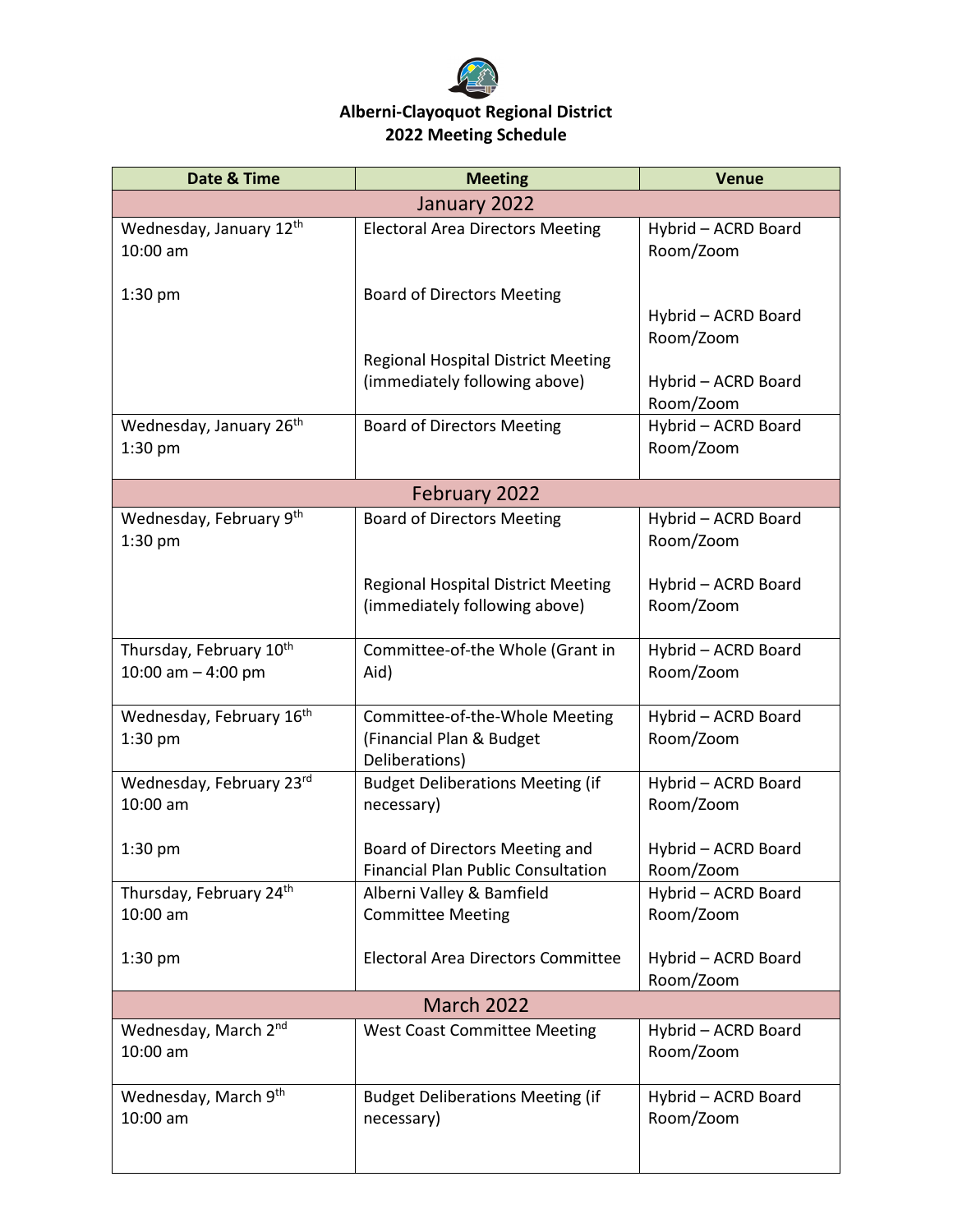| Date & Time                       | <b>Meeting</b>                            | <b>Venue</b>        |  |  |
|-----------------------------------|-------------------------------------------|---------------------|--|--|
| Wednesday, March 9th              | <b>Board of Directors Meeting</b>         | Hybrid - ACRD Board |  |  |
| $1:30$ pm                         |                                           | Room/Zoom           |  |  |
|                                   |                                           |                     |  |  |
|                                   | <b>Regional Hospital District Meeting</b> | Hybrid - ACRD Board |  |  |
|                                   | (immediately following above)             | Room/Zoom           |  |  |
| Wednesday, March 23rd             | <b>Board of Directors Meeting</b>         | Hybrid - ACRD Board |  |  |
| $1:30$ pm                         |                                           | Room/Zoom           |  |  |
|                                   | April 2022                                |                     |  |  |
| Wednesday, April 13th             | <b>Board of Directors Meeting</b>         | Hybrid - ACRD Board |  |  |
| 1:30 pm                           |                                           | Room/Zoom           |  |  |
|                                   | <b>Regional Hospital District Meeting</b> | Hybrid - ACRD Board |  |  |
|                                   | (immediately following above)             | Room/Zoom           |  |  |
| Wednesday, April 27 <sup>th</sup> | <b>Board of Directors Meeting</b>         | Hybrid - ACRD Board |  |  |
| 1:30 pm                           |                                           | Room/Zoom           |  |  |
| <b>May 2022</b>                   |                                           |                     |  |  |
| Wednesday, May 4th                | Alberni Valley & Bamfield Services        | Hybrid - ACRD Board |  |  |
| 10:00 am                          | <b>Committee Meeting</b>                  | Room/Zoom           |  |  |
|                                   |                                           |                     |  |  |
| $1:30$ pm                         | <b>Electoral Area Directors Committee</b> | Hybrid - ACRD Board |  |  |
|                                   | Meeting                                   | Room/Zoom           |  |  |
| Wednesday, May 11 <sup>th</sup>   | <b>Board of Directors Meeting</b>         | Hybrid - ACRD Board |  |  |
| 1:30 pm                           |                                           | Room/Zoom           |  |  |
|                                   |                                           |                     |  |  |
|                                   | <b>Regional Hospital District Meeting</b> | Hybrid - ACRD Board |  |  |
|                                   | (immediately following above)             | Room/Zoom           |  |  |
| Wednesday, May 25th               | <b>Board of Directors Meeting</b>         | Hybrid - ACRD Board |  |  |
| 1:30 pm                           |                                           | Room/Zoom           |  |  |
|                                   | <b>June 2022</b>                          |                     |  |  |
| Wednesday, June 1st               | <b>West Coast Committee</b>               | Hybrid - ACRD Board |  |  |
| 10:00 am                          |                                           | Room/Zoom           |  |  |
| Wednesday, June 8 <sup>th</sup>   | <b>Board of Directors Meeting</b>         | Hybrid - ACRD Board |  |  |
| 1:30 pm                           |                                           | Room/Zoom           |  |  |
|                                   | <b>Regional Hospital District Meeting</b> | Hybrid - ACRD Board |  |  |
|                                   | (immediately following above)             | Room/Zoom           |  |  |
| Wednesday, June 22nd              | <b>Board of Directors Meeting</b>         | Hybrid - ACRD Board |  |  |
| $1:30$ pm                         |                                           | Room/Zoom           |  |  |
|                                   | <b>July 2022</b>                          |                     |  |  |
| Wednesday, July 27th              | <b>Board of Directors Meeting</b>         | Hybrid - ACRD Board |  |  |
| 1:30 pm                           |                                           | Room/Zoom           |  |  |
|                                   |                                           |                     |  |  |
|                                   | <b>Regional Hospital District Meeting</b> | Hybrid - ACRD Board |  |  |
|                                   | (immediately following above)             | Room/Zoom           |  |  |
|                                   |                                           |                     |  |  |
|                                   |                                           |                     |  |  |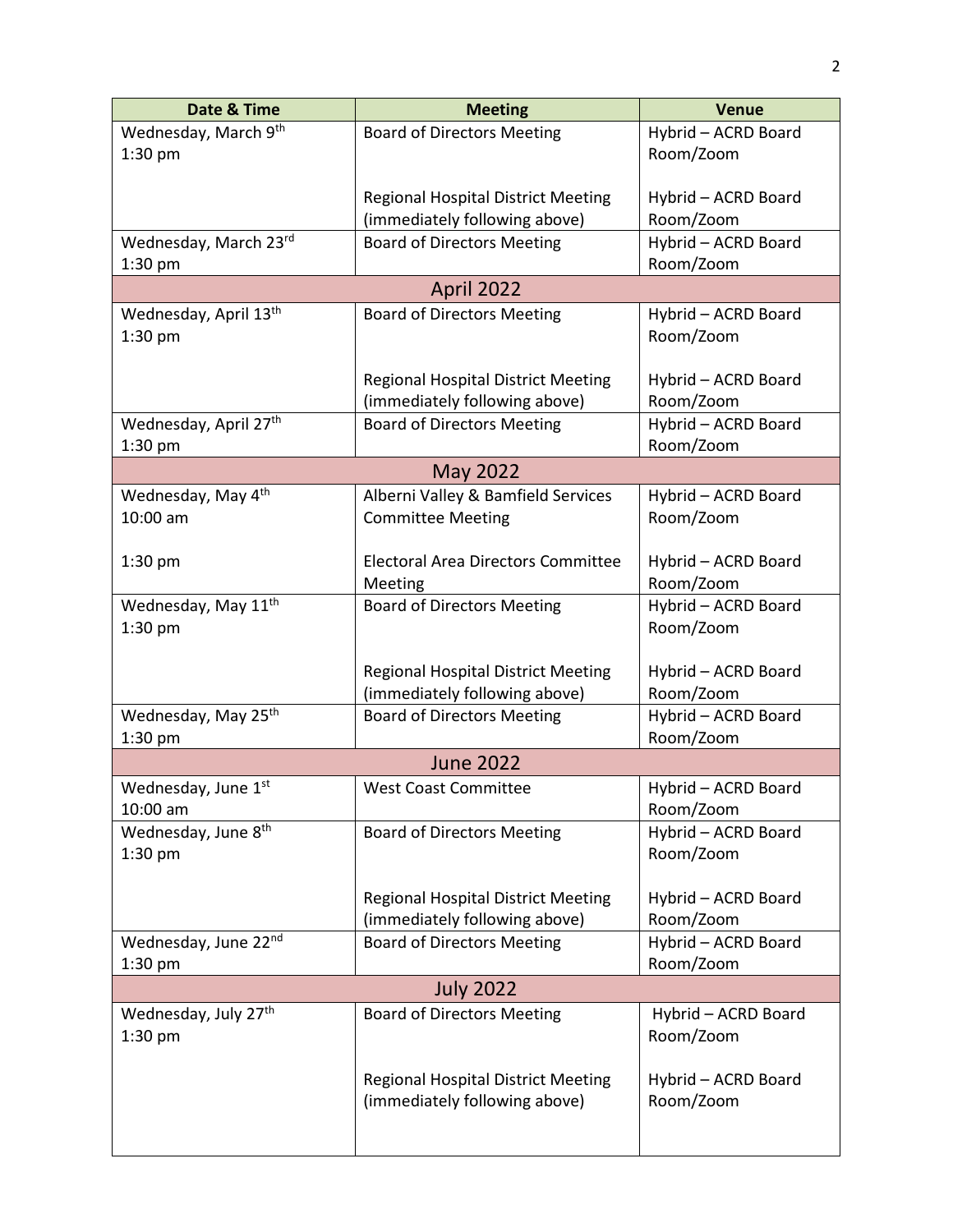| Date & Time                                      | <b>Meeting</b>                                                             | <b>Venue</b>                     |  |  |
|--------------------------------------------------|----------------------------------------------------------------------------|----------------------------------|--|--|
| August 2022                                      |                                                                            |                                  |  |  |
| Wednesday, August 24 <sup>th</sup><br>1:30 pm    | <b>Board of Directors Meeting</b>                                          | Hybrid - ACRD Board<br>Room/Zoom |  |  |
|                                                  | <b>Regional Hospital District Meeting</b><br>(immediately following above) | Hybrid - ACRD Board<br>Room/Zoom |  |  |
|                                                  |                                                                            |                                  |  |  |
|                                                  | September 2022<br>Alberni Valley & Bamfield Services                       | Hybrid - ACRD Board              |  |  |
| Wednesday, September 7th<br>10:00 am             | <b>Committee Meeting</b>                                                   | Room/Zoom                        |  |  |
| $1:30$ pm                                        | Electoral Area Directors Committee<br>Meeting                              | Hybrid - ACRD Board<br>Room/Zoom |  |  |
| Wednesday, September 28th<br>$1:30$ pm           | <b>Board of Directors Meeting</b>                                          | Hybrid - ACRD Board<br>Room/Zoom |  |  |
|                                                  | <b>Regional Hospital District Meeting</b><br>(immediately following above) | Hybrid - ACRD Board<br>Room/Zoom |  |  |
| October 2022                                     |                                                                            |                                  |  |  |
| Wednesday, October 5th<br>10:00 am               | <b>West Coast Committee Meeting</b>                                        | Hybrid - ACRD Board<br>Room/Zoom |  |  |
| Wednesday, October 12th<br>$1:30$ pm             | <b>Board of Directors Meeting</b>                                          | Hybrid - ACRD Board<br>Room/Zoom |  |  |
|                                                  | <b>Regional Hospital District Meeting</b><br>(immediately following above) | Hybrid - ACRD Board<br>Room/Zoom |  |  |
|                                                  | November 2022                                                              |                                  |  |  |
| Wednesday, November 9th                          | <b>Board of Directors Meeting</b>                                          | Hybrid - ACRD Board              |  |  |
| 1:30 pm                                          | (Inaugural Meeting)                                                        | Room/Zoom                        |  |  |
|                                                  | <b>Regional Hospital District Meeting</b><br>(immediately following above) | Hybrid - ACRD Board<br>Room/Zoom |  |  |
| Wednesday, November 23rd<br>$1:30$ pm            | <b>Board of Directors Meeting</b>                                          | Hybrid - ACRD Board<br>Room/Zoom |  |  |
| Wednesday, November 30 <sup>th</sup><br>10:00 am | Alberni Valley & Bamfield Services<br><b>Committee Meeting</b>             | Hybrid - ACRD Board<br>Room/Zoom |  |  |
| $1:30$ pm                                        | <b>Electoral Area Directors Committee</b><br>Meeting                       | Hybrid - ACRD Board<br>Room/Zoom |  |  |
| December 2022                                    |                                                                            |                                  |  |  |
| Wednesday, December 7th<br>10:00 am              | <b>West Coast Committee meeting</b>                                        | Hybrid - ACRD Board<br>Room/Zoom |  |  |